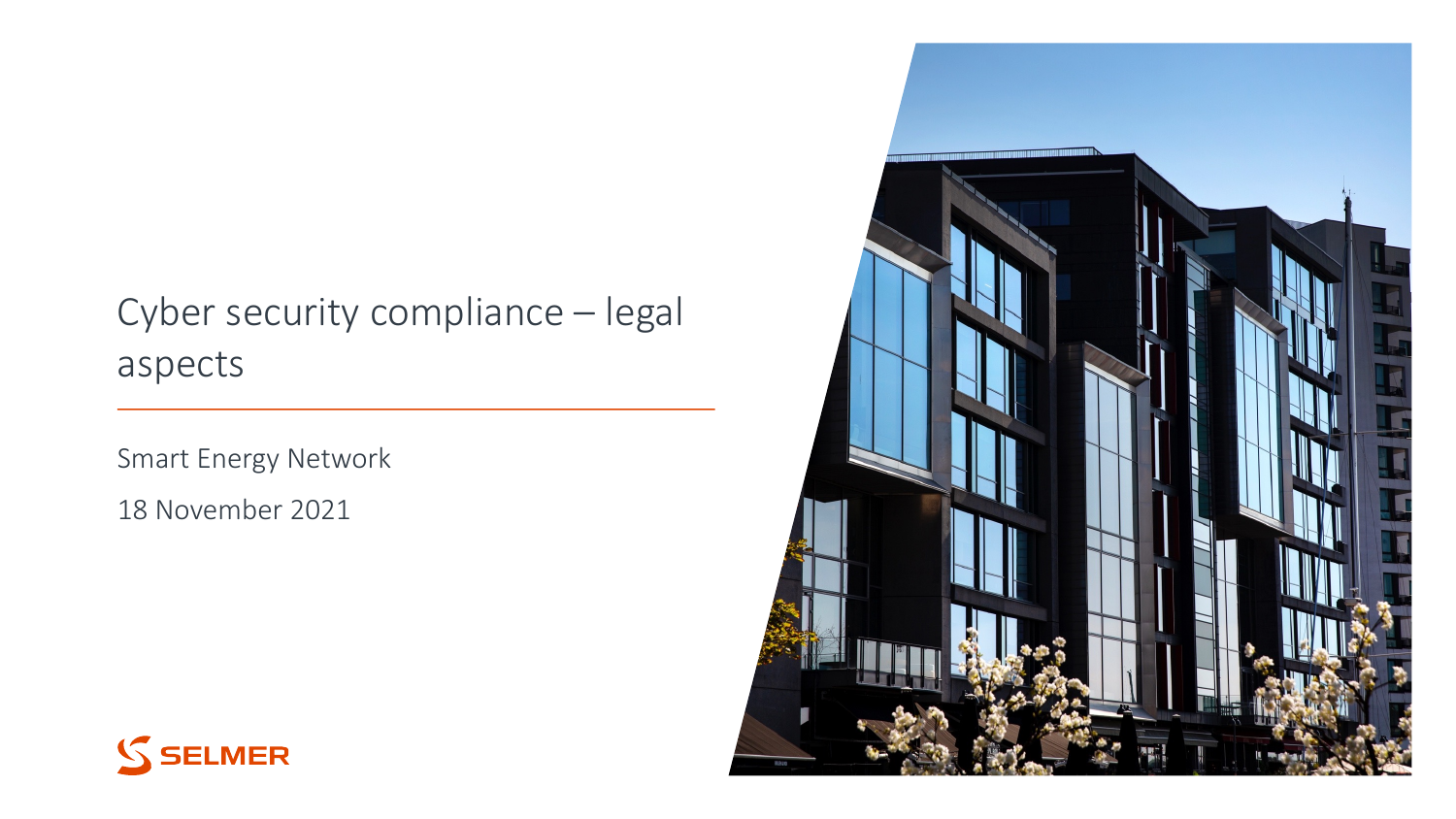### Strict legal requirements and even stricter remedies

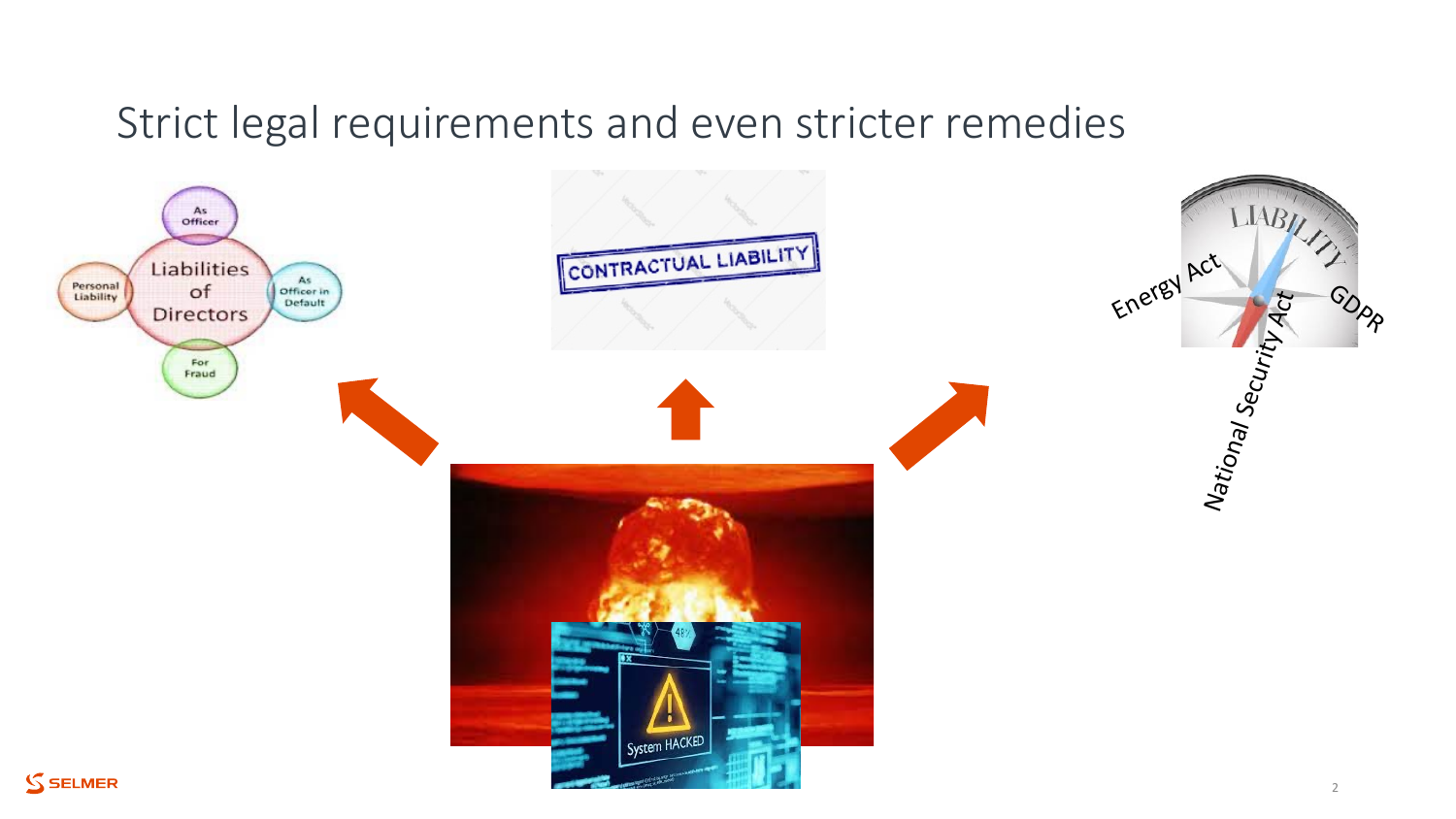## The board of directors' and managing director's liability

#### **Obligations to take preventive measures to avoid cyber attacks Sanctions if the obligations are not complied with**

#### • **Proper organisation**

- The Board of Directors is responsibility for properly organising the company's operation
- **Day-to-day management**
	- The managing director is responsible for the day-to-day management of the company's operations

### • **Implications**

- This includes the obligation to take required preventive measures to avoid cyber attacks
- As a minimum
	- § Must have cyber security risks regularly at its agenda
	- § Have implemented generally accepted industry standard information security measures

- **Compensating financial loss**
	- A managing director and director of the board can be held liable to compensate the financial loss caused the company or the shareholders by his/hers wilful or negligent acts or omissions

### • **Fines and imprisonment**

- A managing director and director of the board can be convicted to pay fines or up to one year's imprisonment for
	- § wilful or negligent breach of the Limited liability companies act (§ 19-1) or
	- § showing gross misconduct in the performance of his duties for the company (§ 19-2)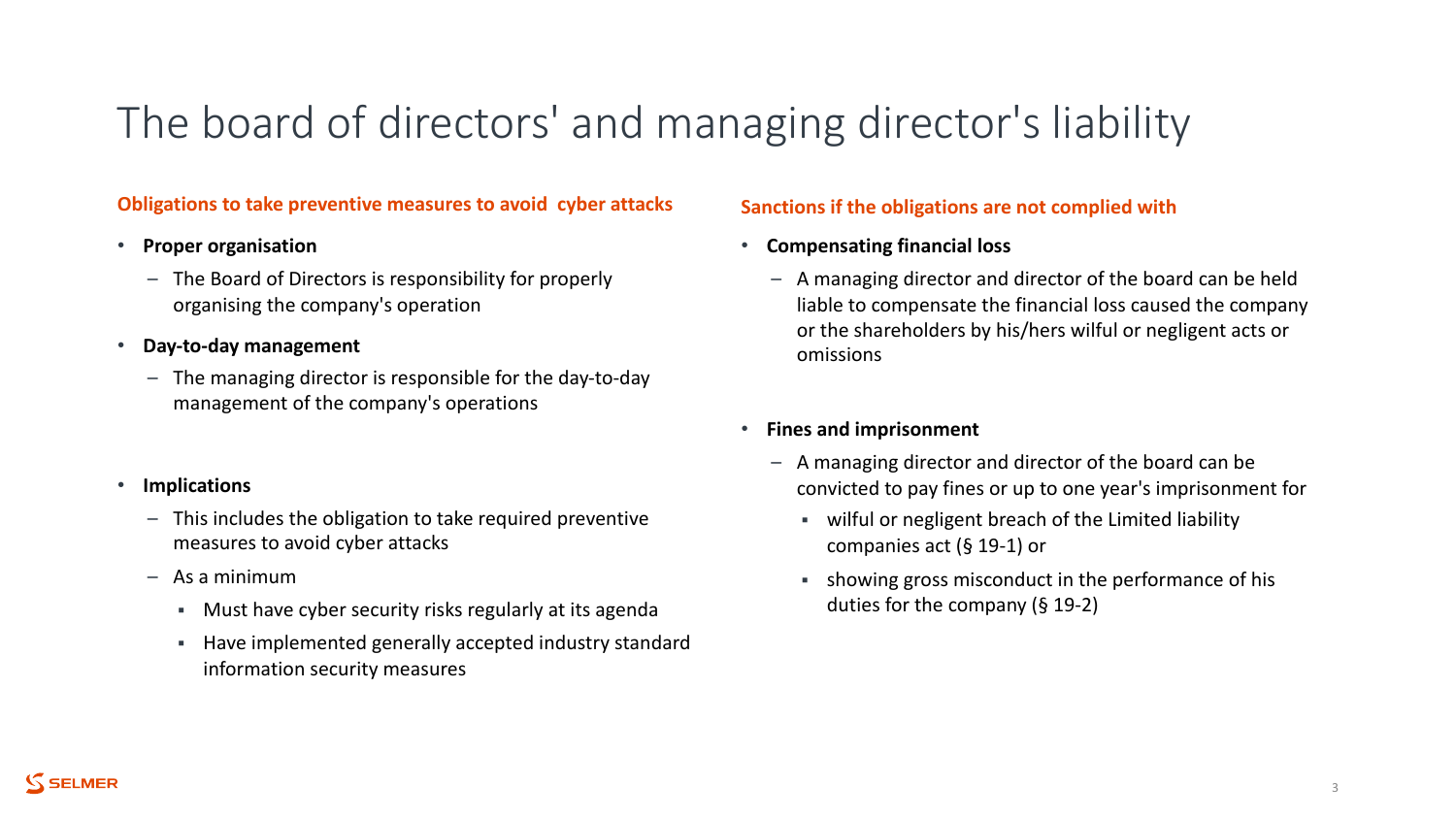### Contractual risk exposure

**Business contracts implies an obligations to take preventive measures** 

- **Cyber attack = breach of contracts**
	- A successful cyber attack is likely to interrupt your business operations and involve that you will be delayed in or unable to fulfil your contractual obligations
		- to deliver your goods or services
		- § to protect your business partners' confidential information
		- we also see an increasing trend that specific information security and business continuity obligations are being included in business contracts
- Failure to fulfil a contractual obligation due to business interruption or loss of confidential information will constitute breach of contract

### **Sanctions if the obligations are not complied with**

- **Remedy and compensate**
	- In case of breach of contract you will be obliged
		- § To use the resources necessary to remedy the breach of contract
		- § Compensate your business partner's direct economic loss caused by the breach of contract
		- § If your anti-cyber attack measures are absent or seriously sub-standard, this may be regarded as grossnegligent misconduct involving liability also for indirect losses
- **Force majeure?**
	- You may be free from liability if the cyber-attack can be regarded as force majeure
		- i.e. an event that you could not have reasonably foreseen at the time of contracting and you have done all that can be reasonable expected to avoid or overcome
		- This will in our view only be the case if you have meet the highest industry standards for preventing cyber attacks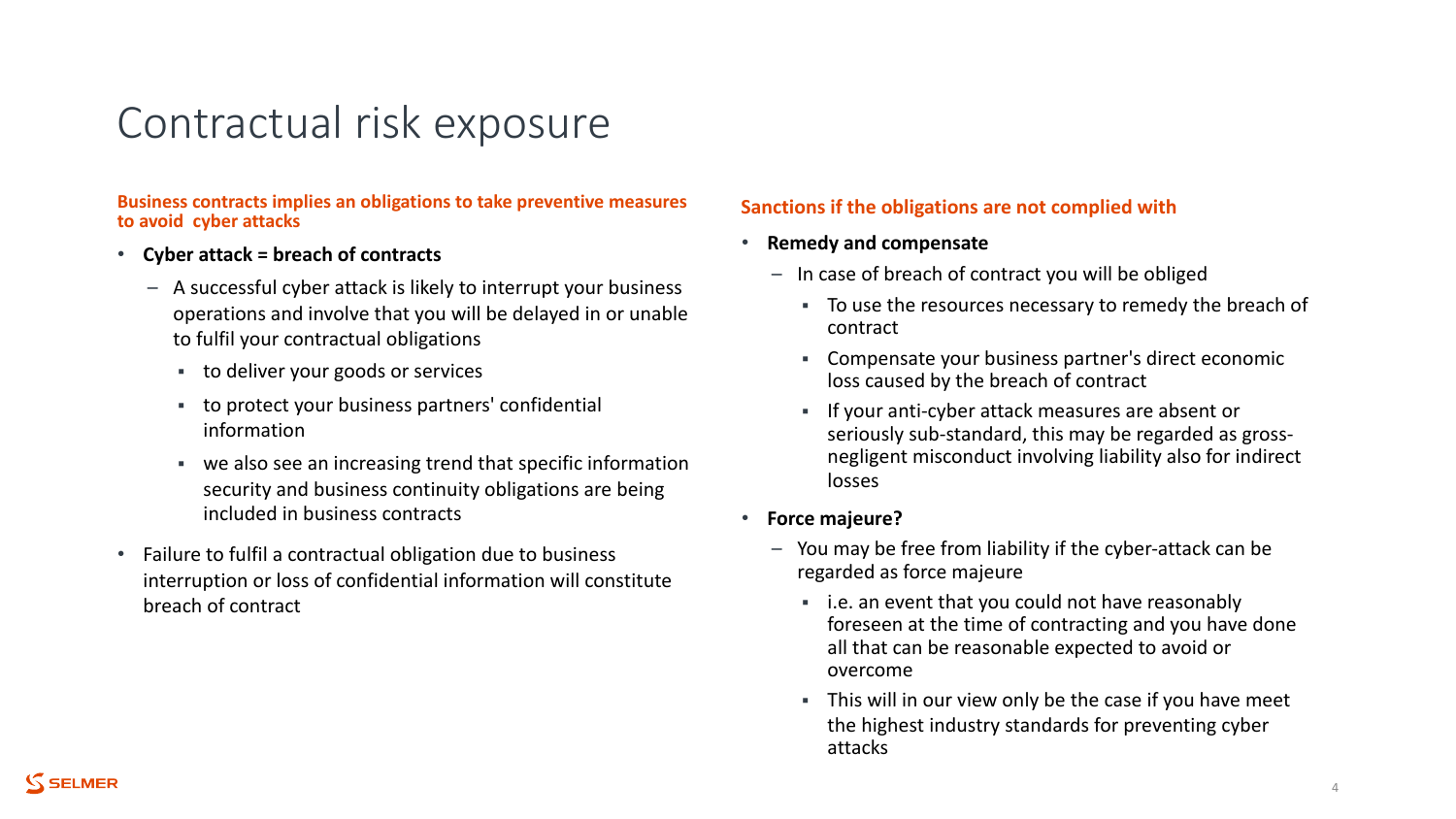### Regulatory requirements and obligations

#### **Regulatory obligations to take preventive measures to avoid cyber attacks Sanctions if the obligations are not complied with**

- **National security act**
	- Undertakings shall ensure an appropriate level of security in relation to critical national information, so that the information a) does not become known to unauthorized persons, b) is not lost or altered and c) is available when there is an official needto-know
- **Sector specific requirements - the Norwegian Energy Act**
	- Imposes an obligation on essential facilities to
		- **Example 1** ensure effective security and preparedness and implement measures to prevent, manage and limit the effects of extraordinary situations
		- **EXECT** establish effective shielding and protection of sensitive information
	- NIS –directive will sharpen these obligations when implemented
- **GDPR**
	- Implement appropriate technical and organizational measures to ensure a level of security appropriate to the risk

- Loss of licenses and authorizations
- Fines
	- $-$  GDPR up to €20 million or 4% of annual global turnover  $$ whichever is greater
- Imprisonment
- Coercive fines